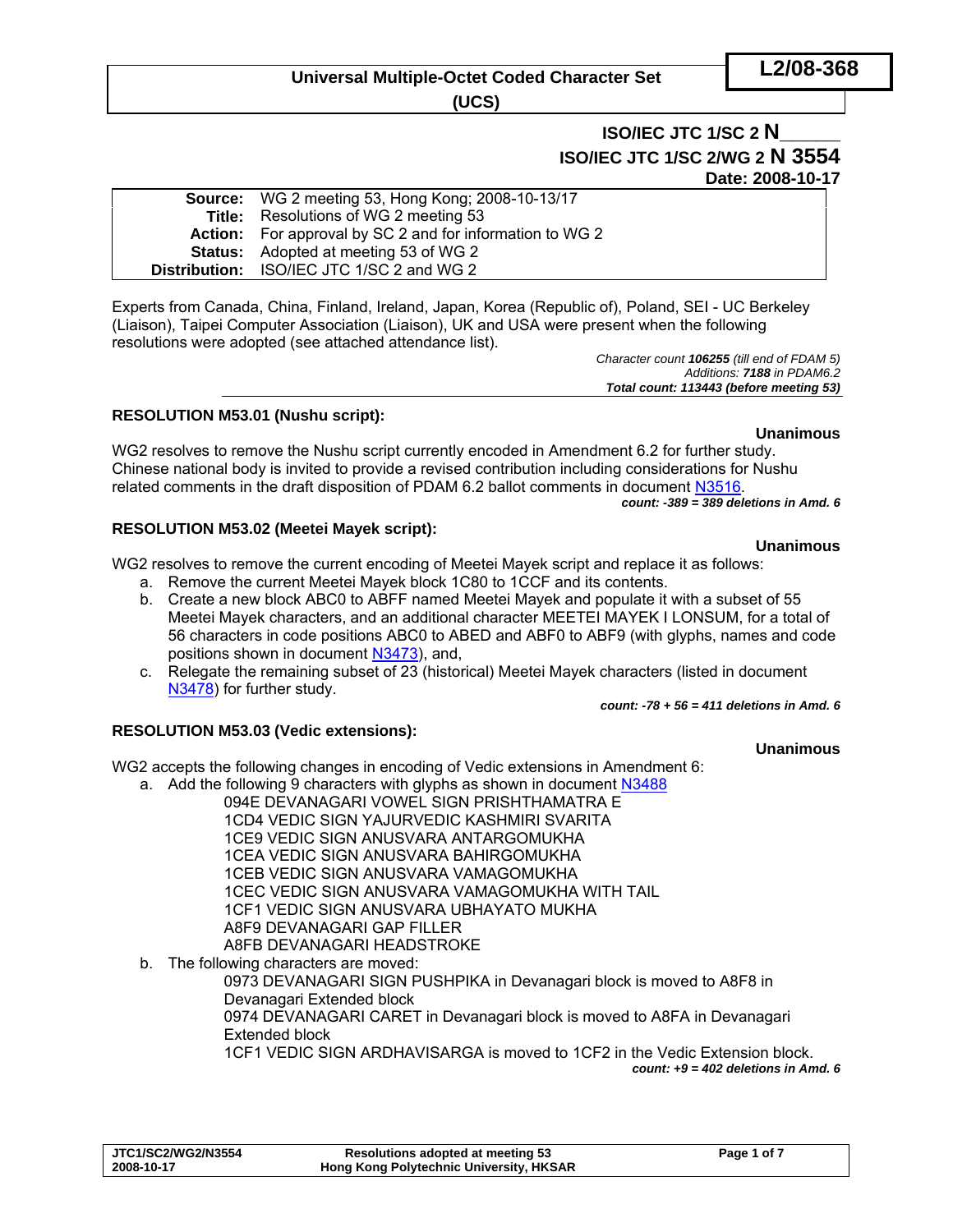#### **RESOLUTION M53.04 (Myanmar Extended-A for Khamti Shan):**

WG2 accepts the 13 additions, 12 moves without renaming, and 2 moves with renaming, of currently encoded characters in Myanmar Extended-A block (detailed in the US ballot comment T.4 in document N3542), with the glyphs and rearranged charts as shown in document N3492.

*count: +13= 389 deletions in Amd. 6*

#### **RESOLUTION M53.05 (Old South Arabian):**

WG2 accepts the renaming of all the Old South Arabian characters using the North Western Semitic names, showing the Arabic-based names as aliases, and moving the Latin transliterations as annotations – as shown in disposition of comments for Ireland T10 in document N3542:

*count: +0 = 389 deletions in Amd. 6*

#### **RESOLUTION M53.06 (Kaithi punctuation marks):**

WG2 accepts the addition of the following Kaithi characters with their glyphs as shown in document N3546:

110BD KAITHI NUMBER SIGN 110C0 KAITHI DANDA 110C1 KAITHI DOUBLE DANDA

#### **RESOLUTION M53.07 (Additions from HKSCS):**

WG2 accepts to encode 5 ideographs from post HKSCS-2004 at positions 9FC7: H-87C2, 9FC8: H-87D2, 9FC9: H-87D6, 9FCA: H-87DA and 9FCB: H-87DF in the existing CJK Unified Ideographs block, with their glyphs, and source references from document N3513.

*count: +5 = 381 deletions in Amd. 6* 

#### **RESOLUTION M53.08 (Soccer ball symbol):**

WG2 accepts to:

- a. move characters at 26BD and 26BE down by one position to 26BE and 26BF respectively, and
- b. to encode 26BD SOCCER BALL with its glyph from document N3514. *count: +1 = 380 deletions in Amd. 6*

#### **RESOLUTION M53.09 (Old Turkic):**

WG2 accepts the following changes to Old Turkic encoding:

- a. Insert a new character and move down the rest by one: 10C1C – OLD TURKIC LETTER ORKHON OEK
- b. Rename (the moved) OLD TURKIC LETTER ORKHON OK to 10C1D - OLD TURKIC LETTER YENISEI OEK
- c. Rename (the moved) OLD TURKIC LETTER YENISEI ENG to 10C2E - OLD TURKIC LETTER YENISEI AENG
- d. Insert a new character moving the rest down by one 10C27 – OLD TURKIC LETTER YENISEI ENT

with the glyphs and rearranged charts as shown in document N3546.

### **RESOLUTION M53.10 (Tangut):**

WG2 accepts the ad hoc report on Tangut in document N3541, and

- a. resolves to remove encoding of Tangut from Amendment 6
- b. to add it to Amendment 7 (to be started at this meeting), and
- c. invites experts from the national bodies of China, Ireland, UK, USA and any other interested experts to work together and propose a documented common position on Tangut for the next WG2 meeting.

*count: -5910 = 6288 deletions in Amd. 6 count: +5910 = 5910 additions in Amd. 7* 

**Unanimous** 

*count: +2 = 378 deletions in Amd. 6* 

*count: +3 = 386 deletions in Amd. 6*

# **Unanimous**

#### **Unanimous**

#### **Unanimous**

**Unanimous** 

**Unanimous**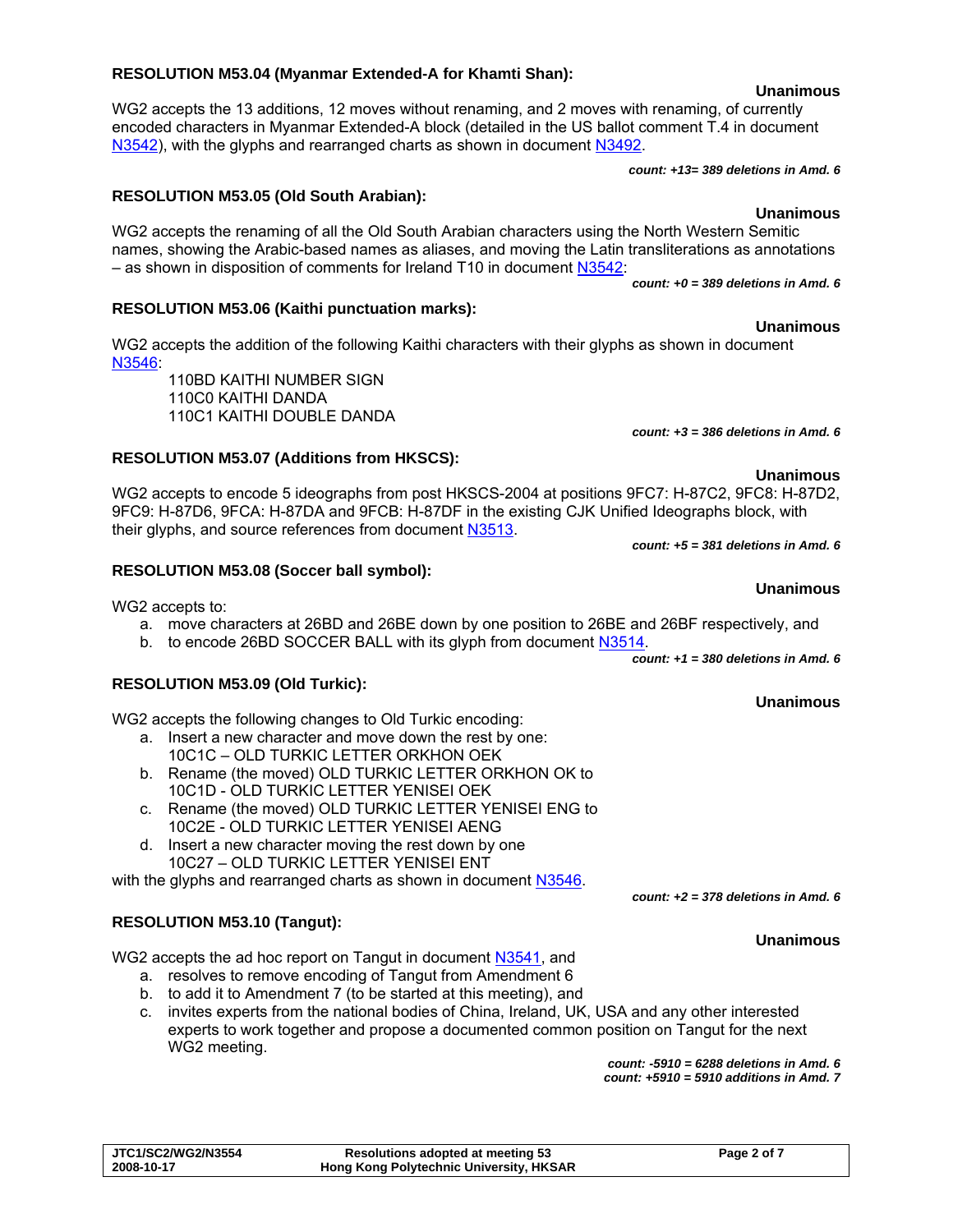#### **RESOLUTION M53.11 (Cyrillic letters for Abkhazian):**

WG2 accepts to encode the two characters: 0524 CYRILLIC CAPITAL LETTER PE WITH DESCENDER 0525 CYRILLIC SMALL LETTER PE WITH DESCENDER in the Cyrillic Supplement block with their glyphs from document N3435.

### **RESOLUTION M53.12 (Tai Lue):**

WG2 accepts to encode the two characters: 19AA NEW TAI LUE LETTER HIGH SUA 19AB NEW TAI LUE LETTER LOW SUA with their glyphs as shown in document N3546.

#### **RESOLUTION M53.13 (Renaming of characters):**

WG2 accepts to rename

a. Several symbols as detailed in document N3542 for US comment T.6.

b. Four Tibetan characters as detailed in document N3542 for Irish comment T5.

*count: +0 = 6284 deletions in Amd. 6* 

#### **RESOLUTION M53.14 (UCAS changes):**

**RESOLUTION M53.15 (Modern Bamum):** 

WG2 accepts to change the encoding of UCAS in Amendment 6 as follows:

- a. Create a new block named Unified Canadian Aboriginal Syllabics Extended in the range 18B0 to 18FF
- b. Move the current 29 UCAS characters encoded in A9E0 to A9FC to the range 18E0 to 18FC.
- c. Delete the block named Unified (corrected from United) Canadian Aboriginal Syllabics Extended-A in the range A9E0 to A9FF.

See document N3546.

### *count: +0 = 6284 deletions in Amd. 6*

### **Unanimous**

WG2 accepts to encode in a new block named Bamum in the range A6A0 to A6FF, and populate it with 88 characters with their code positions, names and glyphs as shown in document N3522. WG2 notes that this script had passed one round of balloting as part of Amd. 5 earlier, but was held back for further input from the user community.

*count: + 88 = 6196 deletions in Amd. 6* 

## **RESOLUTION M53.16 (Disposition of PDAM6.2 ballot comments):**

**Unanimous**  WG2 accepts the disposition of ballot comments on PDAM6 in document N3542 and instructs its editor to prepare the final text of Amendment 6 incorporating the dispositions, including all the changes and additions accepted in resolutions M53.01 to M53.15 above.

*count: = net 6196 deletions in Amd. 6*

# **RESOLUTION M53.17 (Progression of Amendment 6):**

WG2 instructs its project editor to forward the final text of Amendment 6 along with the disposition of comments document N3542 to the SC2 secretariat for an FPDAM ballot. The final set of charts and names lists are in document N3546. The unchanged target starting dates are FPDAM 2008-11 and FDAM 2009-06.

*net: 7188-6196 = 992 additions in FPDAM6 Total: 106255+992=107247 till end of FPDAM6* 

# **RESOLUTION M53.18 (JIS X0213 named sequences):**

WG2 accepts to include in the standard the 23 JIS X0213 named sequences proposed in document N3529, with the name RISING SYMBOL replaced with MODIFIER LETTER EXTRA-LOW EXTRA-HIGH CONTOUR TONE BAR.

**Unanimous** 

*count: +2 = 6284 deletions in Amd. 6* 

*count: +2 = 6286 deletions- Amd. 6* 

#### **Unanimous**

**Unanimous** 

#### **Unanimous**

#### **Unanimous**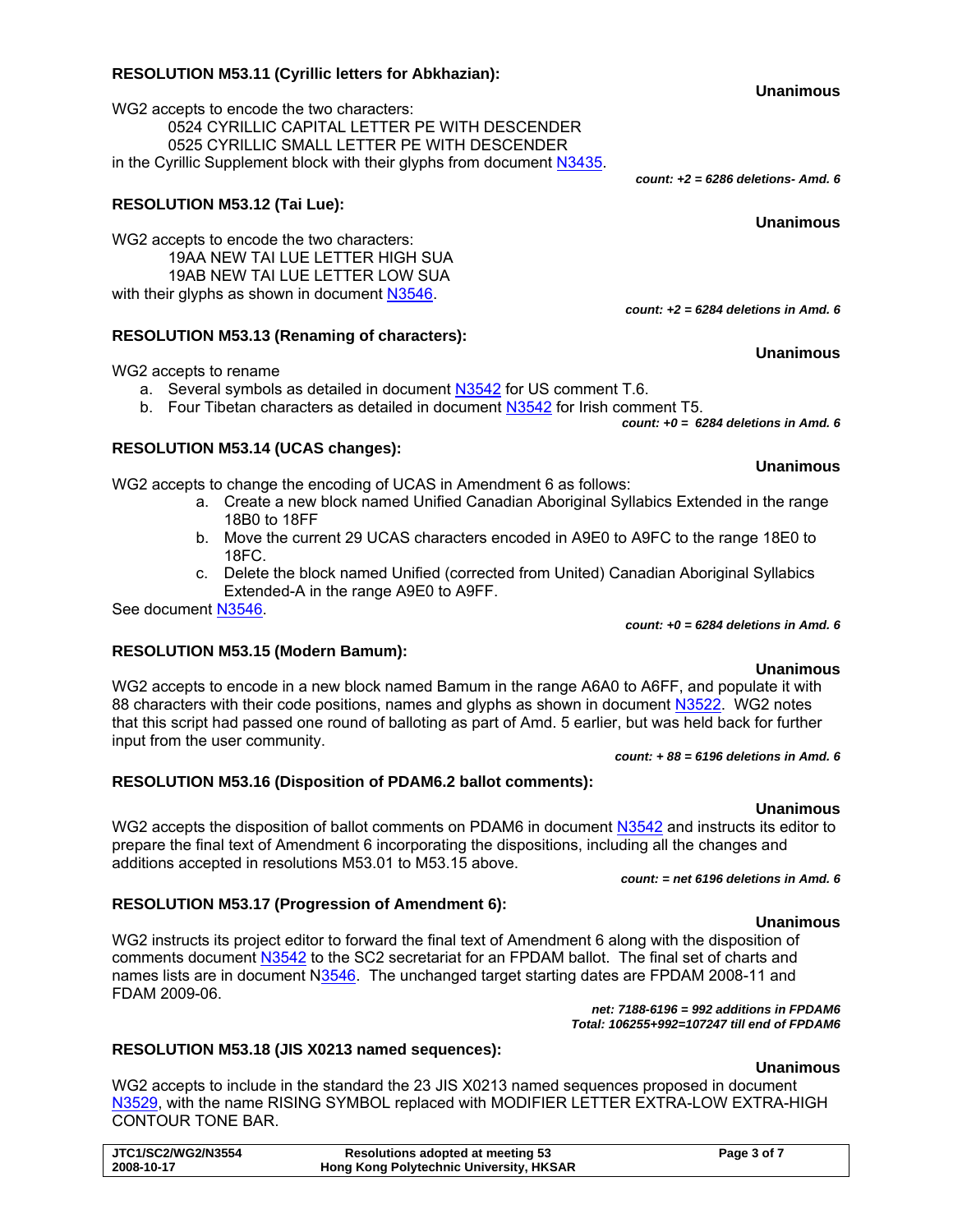# **RESOLUTION M53.21 (Brahmi script):**

WG2 accepts to encode in the standard 108 characters in code positions 11000 to 1104D and 11052 to 1106F, in a new block 11000 to 1107F in the SMP, named Brahmi, with their names, code positions and glyphs as shown in document N3490.

## **RESOLUTION M53.22 (More UCAS characters):**

positions and glyphs as shown in document N3547.

**Unanimous**  WG2 accepts to encode in the standard 41 characters in code positions 18B0 to 18D1, 18D3 to 18D7, and 18D9 to 18DA in UCAS Extended block, with their names, code positions and glyphs as shown in document N3507.

# **RESOLUTION M53.23 (Miscellaneous character additions):**

WG2 accepts to encode in the standard the following:

- a. four characters with their glyphs as shown in document N3481: A78D LATIN CAPITAL LETTER TURNED H A78E LATIN SMALL LETTER L WITH RETROFLEX HOOK AND BELT 0526 CYRILLIC CAPITAL LETTER SHHA WITH DESCENDER 0527 CYRILLIC SMALL LETTER SHHA WITH DESCENDER
- b. two Tifinagh characters with their glyphs as shown in document N3482: 2D70 TIFINAGH SEPARATOR MARK 2D7F TIFINAGH CONSONANT JOINER
- c. two Malayalam characters with their glyphs as shown in document N3494: 0D29 MALAYALM LETTER NNNA 0D3A MALAYALAM LETTER TTTA
- d. six Oriya fractions with their glyphs as shown in document N3471: 0B72 ORIYA FRACTION ONE QUARTER 0B73 ORIYA FRACTION ONE HALF 0B74 ORIYA FRACTION THREE QUARTERS 0B75 ORIYA FRACTION ONE SIXTEENTH 0B76 ORIYA FRACTION ONE EIGHTH 0B77 ORIYA FRACTION THREE SIXTEENTHS
- e. 3097 HIRAGANA LETTER YE with its glyph as shown in document N3388 (relegating KATAKANA LETTER ORIGINAL E for further study).

*count: 6162+ 15 = 6177 additions in Amd. 7*

| <b>JTC1/SC2/WG2/N3554</b> | Resolutions adopted at meeting 53              | Page 4 of 7 |
|---------------------------|------------------------------------------------|-------------|
| 2008-10-17                | <b>Hong Kong Polytechnic University, HKSAR</b> |             |

### **RESOLUTION M53.18 (Arabic pedagogical symbols):**

code positions and glyphs as shown in document N3547.

**RESOLUTION M53.19 (Mandaic script):** 

**RESOLUTION M53.20 (Batak script):** 

WG2 accepts to encode in the standard 16 Arabic pedagogical symbols (requested in document N3460) at code positions FBB2 to FBC1 in the Arabic Presentation Forms-A block, with their glyphs, names and code positions as shown in document N3547.

code positions 0840 to 085B and 085E in a new block 0840 to 085F named Mandaic, with their names,

WG2 accepts to encode in the standard 58 characters (proposed in document N3320) in code positions 1BC0 to 1BF3 and 1BFA to 1BFF in a new block 1BC0 to 1BFF named Batak, with their names, code

*count: 5910+ 16 = 5926 additions in Amd. 7*

*count: 5926 +29 = 5955 additions in Amd. 7*

#### **Unanimous**  WG2 accepts to encode in the standard 29 characters (a subset of the proposal in document N3485) in

**Unanimous** 

# *count: 5955 +58 = 6013 additions in Amd. 7*

## **Unanimous**

# *count: 6013 + 108 = 6121 additions in Amd. 7*

*count:6121 + 41 = 6162 additions in Amd. 7*

**Unanimous**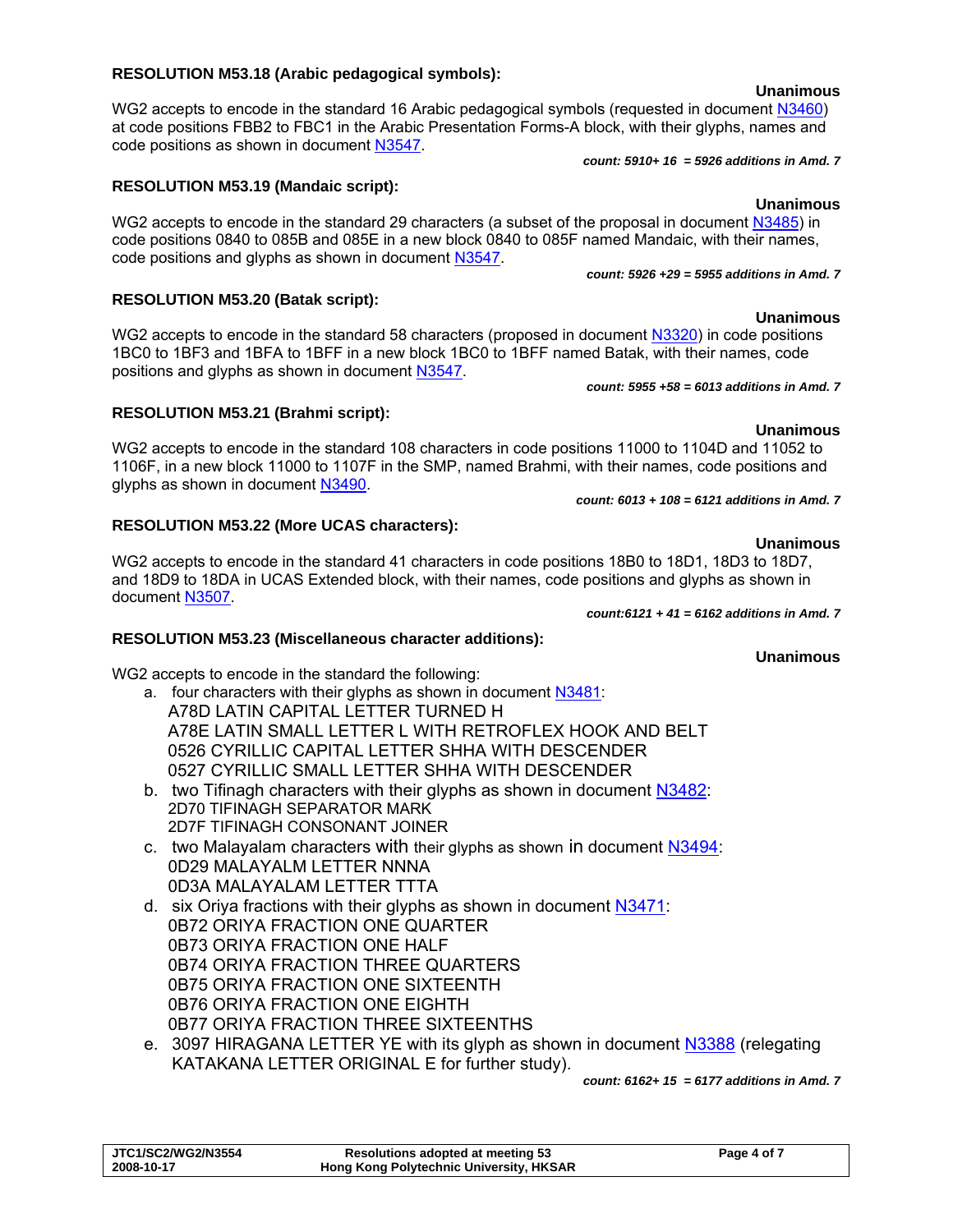#### **RESOLUTION M53.24 (Amendment 7 – subdivision and PDAM text):**

WG2 instructs its project editor and convener to prepare a project sub division proposal (see document N3545) and PDAM text based on resolutions M53.10 and M53.18 to M53.23 above, and forward them to the SC2 secretariat for ballot. The proposed start dates for the progression of this work item are: PDAM 2008-11, FPDAM 2009-06, and FDAM 2009-11.

*count: net 6177 additions in PDAM7 Total: 107247 + 6177 = 113424 till end of PDAM7*

#### **RESOLUTION M53.25 (Co-location of chart and nameslist):**

In response to comment E.2 from Japan (see document N3542) WG2 asserts that the project editor has the choice of formatting a code chart and its associated nameslist on the same page where it is considered to be space-saving and convenient.

### **RESOLUTION M53.26 (Multiple-column formats for CJK in next edition):**

#### **Korea (RoK) - Abstain Canada, China, Finland, Ireland, Japan, Poland, UK and USA - Accept**

WG2 notes that the production of multiple-column format for CJK charts is dependent on timely availability of the requisite fonts from IRG member bodies. WG2 also takes note of a similar dependency on availability of fonts for the Unicode standard described in document N3524. IRG member bodies are requested to send the requisite fonts for non-CJK Extension B charts before 2008-12-31 and for CJK Extension B charts before 2009-10-15, to the project editor. The IRG convener is instructed to seek the cooperation of the IRG member bodies to meet the above dates.

#### **RESOLUTION M53.27 (Working Draft of next edition):**

WG2 instructs its project editor to prepare an updated Working Draft for the next edition of the standard by 2009-03, based on documents N3508, N3509 and N3510, reflecting the feedback from this meeting, and changes resulting from resolutions M53.17 on Amendment 6, M53.24 on Amendment 7 and M53.26 on multiple-column formats for CJK, above. WG2 notes that the scope of the next edition is extended to include the additions in Amendment 7. The updated start dates for the next edition of standard are: FCD: 2009-05 and FDIS: 2009-11.

#### *Total of 113424 in 2nd edition*

### **RESOLUTION M53.28 (Roadmap snapshot):**

WG2 instructs its convener to post the updated snapshot of the roadmaps (in document N3518) to the WG2 web site and communicate the same to SC2 secretariat. The roadmap ad hoc is to remove Old Hanzi, and add Bronze (about 4000) and Small Seal (about 10000) in the Tertiary Ideographic Plane for the next version of the roadmap.

### **RESOLUTION M53.29 (Access to CJK Ext. B glyphs):**

**Unanimous**  The IRG is requested to make the CJK Ext. B glyphs from the current single-column format available from the IRG website to facilitate their future referencing, after the multiple-column format for CJK Extension B is published.

### **RESOLUTION M53.30 (IVSs for compatibility ideographs):**

**Unanimous**  The IRG, and all national bodies and liaison organizations, are requested to review and provide feedback on document N3525 on using IVSs as the solution for representing additional compatibility ideographs.

### **RESOLUTION M53.31 (Japanese compatibility ideographs):**

#### **Unanimous**

The IRG, and all national bodies and liaison organizations, are requested to review and provide feedback on the request for additional compatibility ideographs in document N3530 from Japan.

**Unanimous** 



**Unanimous**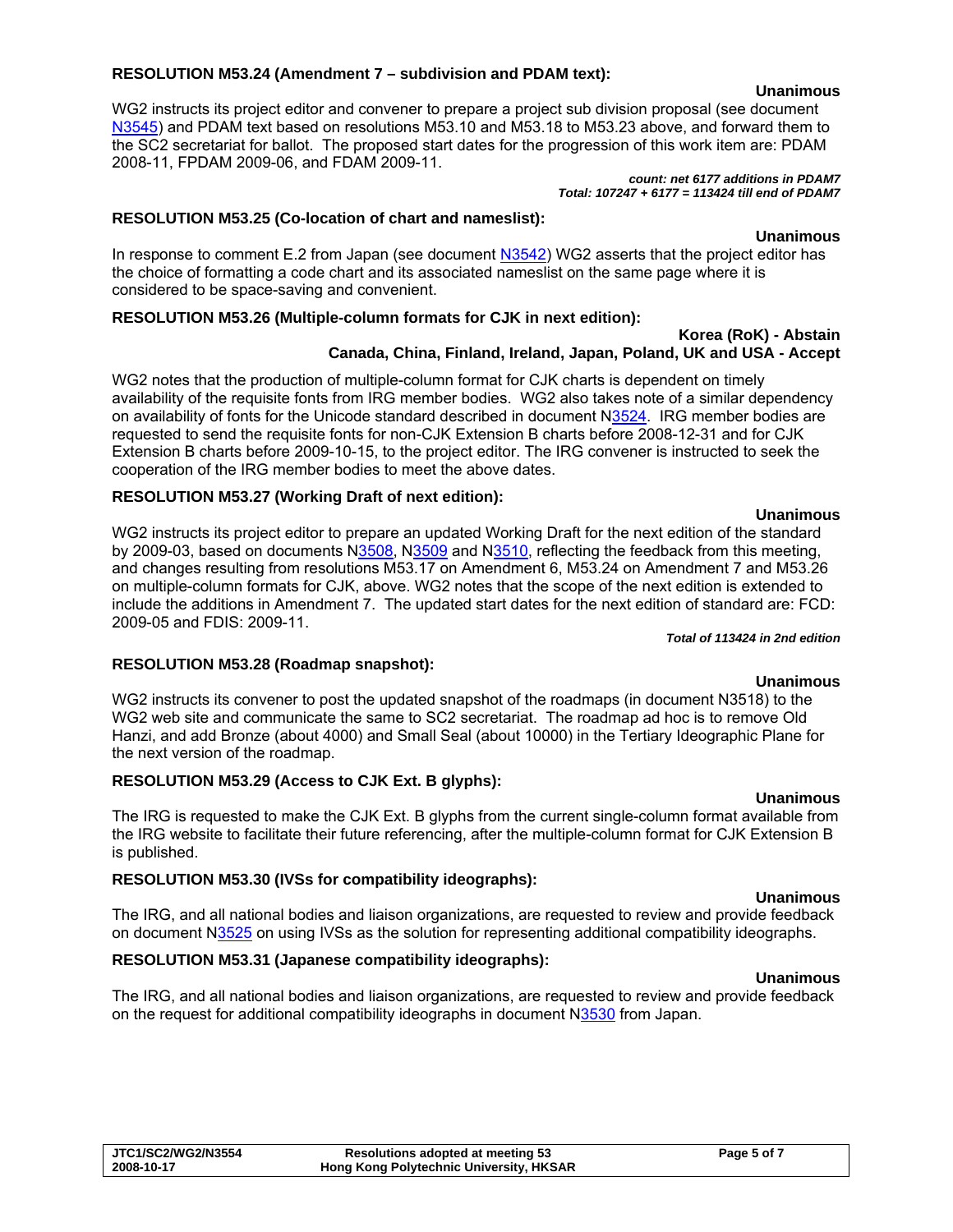#### **RESOLUTION M53.32 (Future meetings):**

**Unanimous** 

WG2 endorses the following schedule for future meetings of WG2 and of IRG: WG 2 meetings:

Meeting 54 - 2009-04-20/24, Dublin, Ireland (host: Dublin City University)

Meeting 55 - 2009-10-26/30, Tokushima, Japan (with SC2 plenary)

Meeting 56 - 2010-04-19/23, Mountain View, CA. USA (pending confirmation); Canada (backup).

Meeting 57 - Fall 2010, Korea (Republic of) (pending confirmation of date and location)

Meeting 58 - Spring 2011, Finland (pending confirmation) (with SC2 plenary)

Meeting 59 – Fall 2011, Mountain View, CA, USA (pending confirmation)

IRG meetings:

IRG 31 in Kunming, China, 2008-11-10/14

#### **RESOLUTION M53.33 (Appreciation to DKUUG for web site support):**

#### **By Acclamation**

WG 2 thanks DKUUG and its staff, in particular Mr. Kristen Nielsen, for its continued support of the web site for WG 2 document distribution and the e-mail server.

### **RESOLUTION M53.34 (Appreciation to Host):**

**By Acclamation**  WG 2 thanks the Hong Kong Polytechnic University, in particular Dr. Lu Qin, Professor David Zhang, Chiu Tin Shing, Grandy Fu, and Amy Tsang for hosting the meeting, for providing excellent meeting facilities, and their kind hospitality.

*Character count 106255 (till end of FDAM 5) Addition of 992 in FPDAM6; and addition of 6177 in PDAM7 Total count: 113424 (after meeting M53)* 

| <b>JTC1/SC2/WG2/N3554</b> | <b>Resolutions adopted at meeting 53</b>       | Page 6 of 7 |
|---------------------------|------------------------------------------------|-------------|
| 2008-10-17                | <b>Hong Kong Polytechnic University, HKSAR</b> |             |